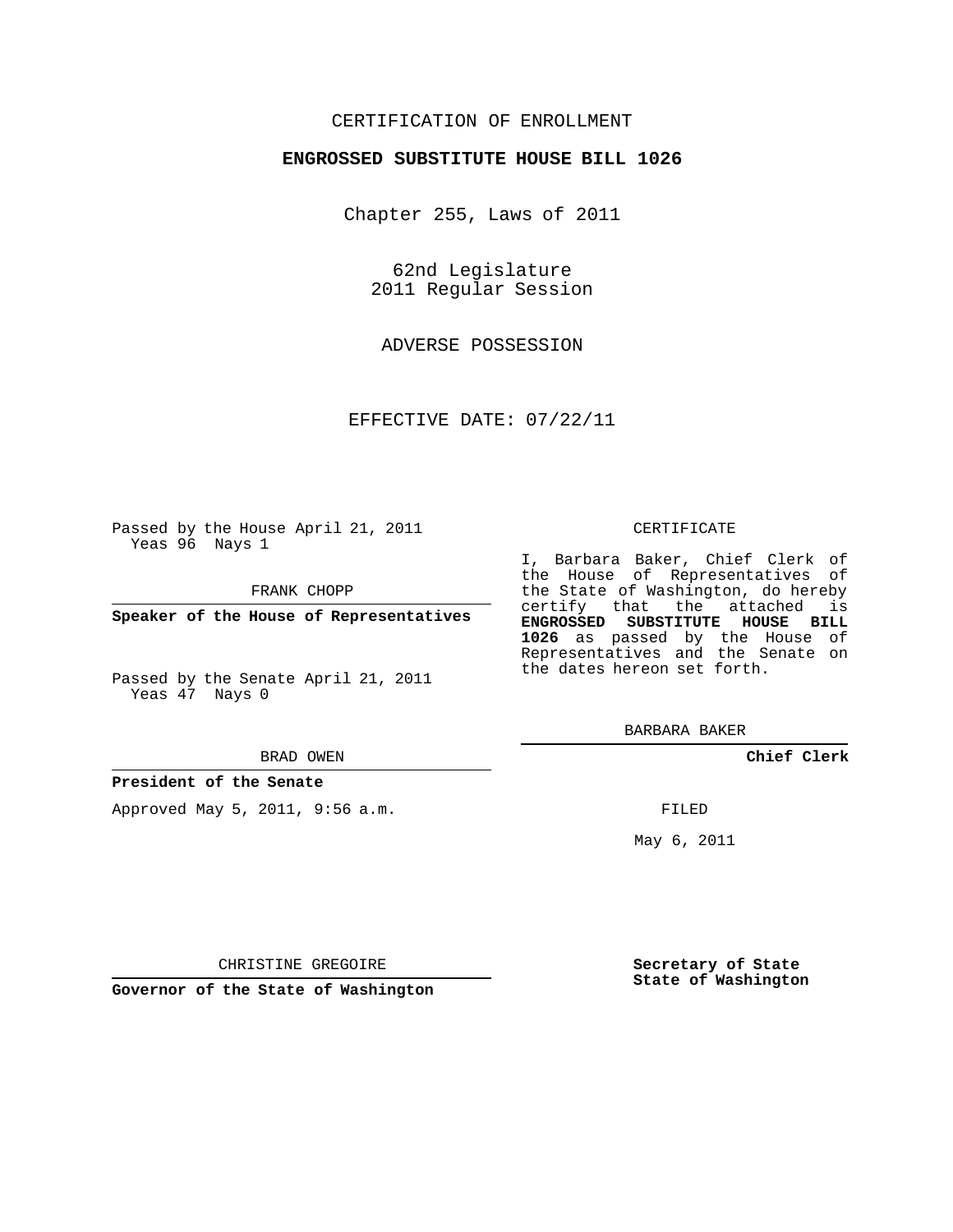# **ENGROSSED SUBSTITUTE HOUSE BILL 1026** \_\_\_\_\_\_\_\_\_\_\_\_\_\_\_\_\_\_\_\_\_\_\_\_\_\_\_\_\_\_\_\_\_\_\_\_\_\_\_\_\_\_\_\_\_

\_\_\_\_\_\_\_\_\_\_\_\_\_\_\_\_\_\_\_\_\_\_\_\_\_\_\_\_\_\_\_\_\_\_\_\_\_\_\_\_\_\_\_\_\_

AS AMENDED BY THE SENATE

Passed Legislature - 2011 Regular Session

## **State of Washington 62nd Legislature 2011 Regular Session**

**By** House Judiciary (originally sponsored by Representatives Rolfes, Orcutt, Carlyle, Blake, Angel, and McCune)

READ FIRST TIME 01/21/11.

 AN ACT Relating to adverse possession; adding a new section to chapter 7.28 RCW; and creating a new section.

BE IT ENACTED BY THE LEGISLATURE OF THE STATE OF WASHINGTON:

 NEW SECTION. **Sec. 1.** A new section is added to chapter 7.28 RCW to read as follows:

 (1) A party who prevails against the holder of record title at the time an action asserting title to real property by adverse possession was filed, or against a subsequent purchaser from such holder, may be required to:

 (a) Reimburse such holder or purchaser for part or all of any taxes or assessments levied on the real property during the period the prevailing party was in possession of the real property in question and which are proven by competent evidence to have been paid by such holder 14 or purchaser; and

 (b) Pay to the treasurer of the county in which the real property is located part or all of any taxes or assessments levied on the real property after the filing of the adverse possession claim and which are due and remain unpaid at the time judgment on the claim is entered.